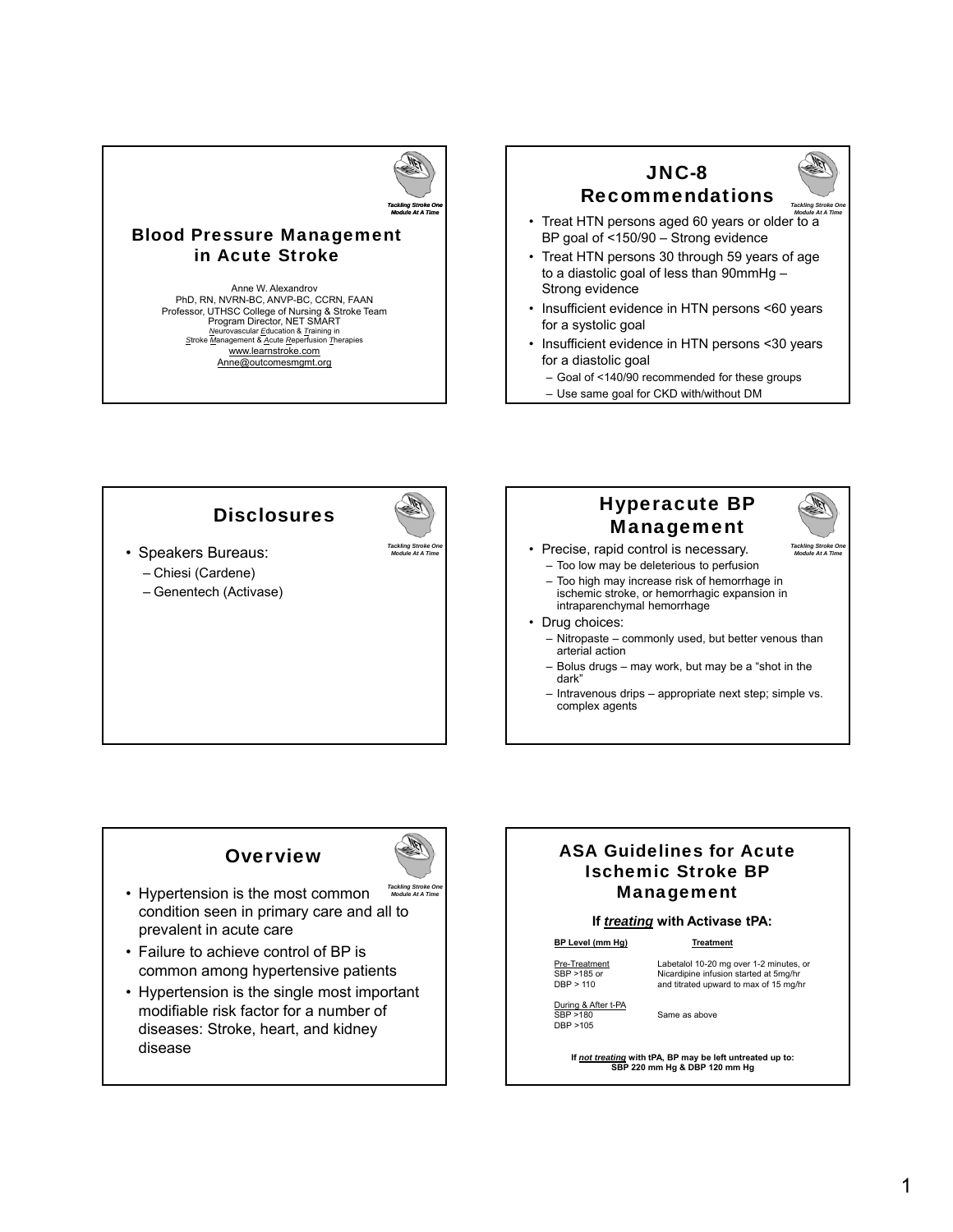#### Myocardial Dysfunction May Determine Need for BP Lowering

• Consider tolerance of left ventricular afterload!



# ASA Acute ICH BP **Guidelines**

- Aggressive reduction of BP should occur rapidly in patients with acute ICH
- Goal should be < 140/90 mm Hg
- Drug treatment recommendations:
	- Continuous infusions to reduce variability
	- Nicardipine infusion initiated at 5 mg/hr and rapidly titrated upward to a maximum of 15 mg/hr



- Blood pressure reduction to low systolic BPs is safe.
- Small effect noted on hematoma expansion.

# Arterial Pressure Monitoring



*Tackling Stroke One Module At A Time*

- Things to consider:
	- Cuff size too small a cuff, too high a pressure and vice a versa
	- NIBPs are generally very accurate at measurement of MAP, but there is less agreement between NIBP and arterial line for systolic and diastolic pressure
	- When in doubt, verify

#### $\mathbb{R}$ INTEnsive blood pressure Reduction in Acute Cerebral Haemorrhage Trial - II *Tackling Stroke One Module At A Time*

Anderson, CS et al. NEJM 2013

- Aggressive reduction of BP (<140/90) in patients with ICH vs. standard of care (180/105)
- No significant reduction in hematoma volume, however non-significant trend (p=0.06) towards improved 90 day outcome in patients undergoing aggressive BP reduction
- Aggressive BP lowering was "safe"

# **Ideal Characteristics of Acute** Antihypertensive Agents

- Rapid onset of action
- Predictable dose response
- Titratable to desired blood pressure
- Minimal dose adjustments
- Minimal adverse effects
- No need for arterial line or ICU admission
- Ability to safely start oral agents and wean without labile BP response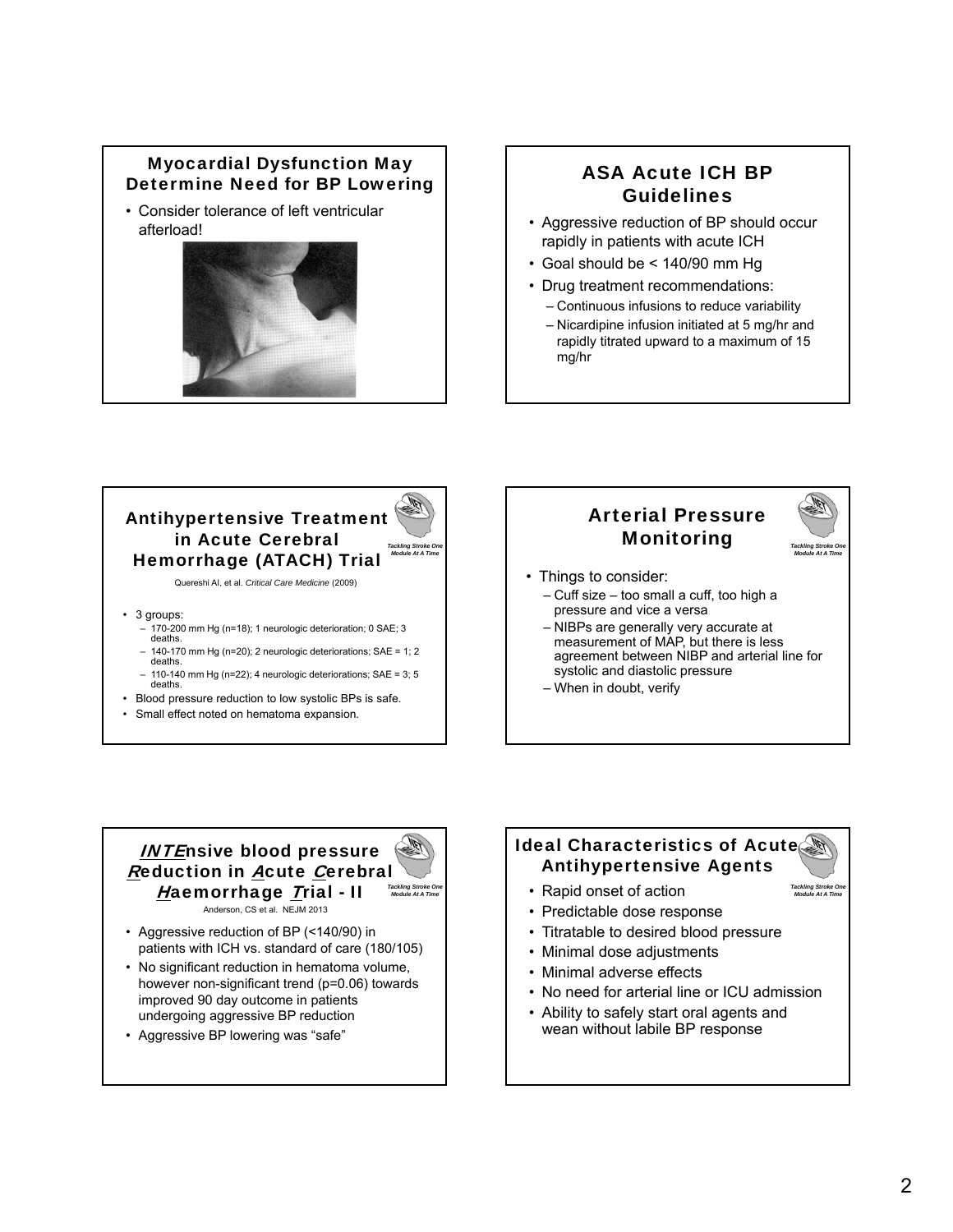# Labetalol



*Tackling Stroke One*

- *Module At A Time*<br>• Adrenergic receptor blocking agent with both selective  $alpha_1$  and nonselective beta receptor blockade at a ratio of 1:7 (alpha<sub>1</sub> : beta)
- Use in acute stroke traced to NINDS tPA trial; selected because it "works quickly (onset 5-15 min.), and not too well."
- Give as 10 mg IV bolus over 1-2 minutes; may repeat or double the dose every 5 to 15 minutes up to a total of 150 mg
- Contraindicated in patients with a history of asthma due<br>to beta<sub>2</sub> effects, and in patients with CHF, heart blocks and/or sinus bradycardia due to beta<sub>1</sub> effects





- May contribute to angioedema response (more common in Black population)
- Do not use in pregnancy (oligohydramnios; fetal craniofacial and skull deformities) or impaired renal function

#### Cleviprex™ (clevidipine 阿 butyrate) Injectable Emulsion

- Similar IV dihydropyridine calcium channel-blocking antihypertensive to nicardipine
- Similar ultra-short half life with rapid onset and offset; titratable
- Lipid emulsion; supplied in premixed, ready-to-use .<br>vials
- *Tackling Stroke One Module At A Time*<br>Contraindicated in patients
	- with severe aortic stenosis • Additional contraindications
- due to formula: Allergies to soybeans, soy products, eggs, or egg products; defective lipid metabolism such as pathologic hyperlipemia, lipoid nephrosis, or acute pancreatitis if it is accompanied by hyperlipidemia.

1. Cleviprex Prescribing Information; August 1, 2008; 2. Nordlander M, et al. *Cardiovasc Drug Rev*. 2004;22:227-250;



- Few dosage adjustments needed; no arterial line necessary; can be given in Step Down Unit
- Contraindicated in severe aortic stenosis

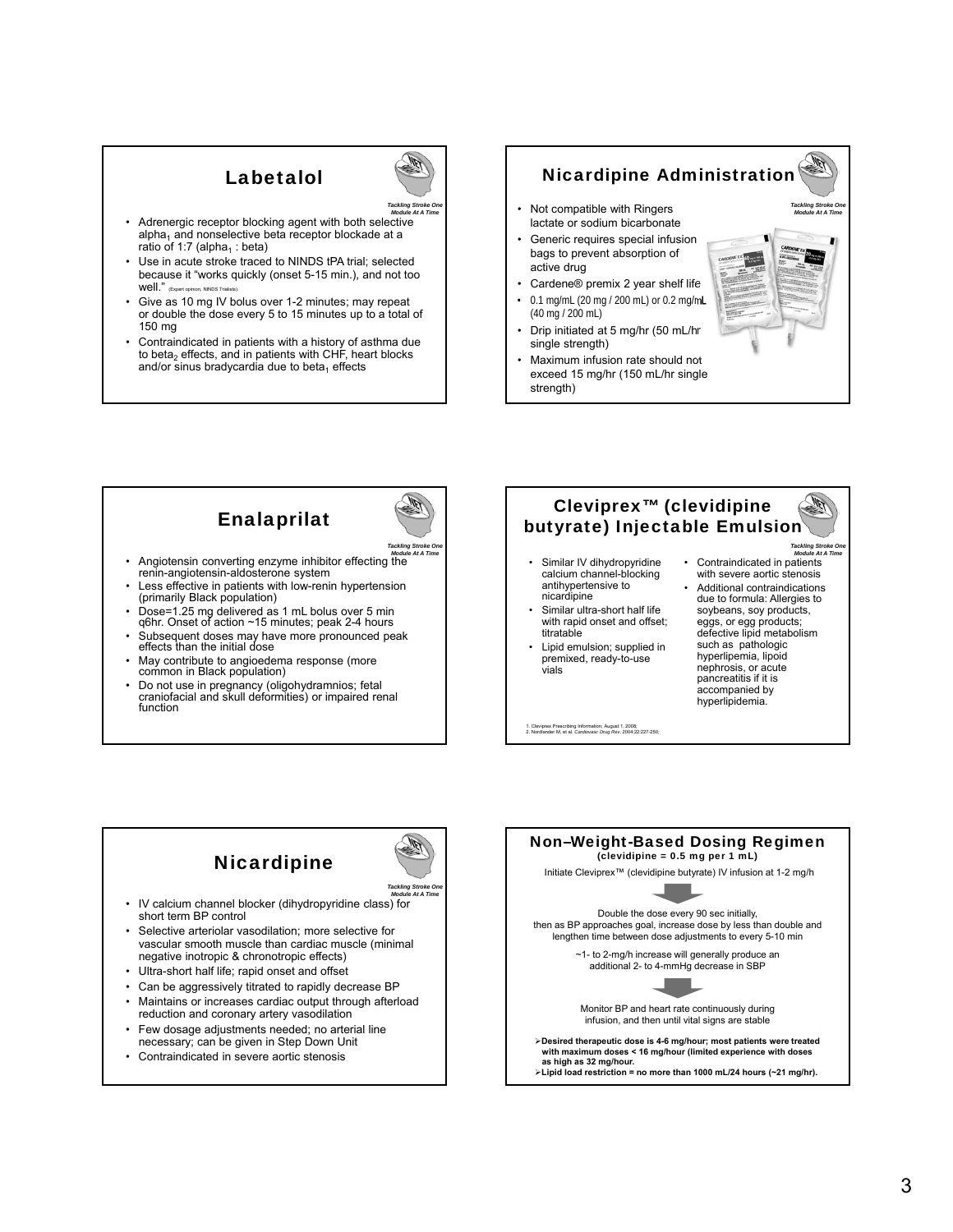# **Sodium Nitroprusside** (Nipride)

- **Potent, direct arterial and venous vasodilator** *Module At A Time*
- Rapid/immediate onset of action at low intravenous infusion doses
- Must calculate ug/kg/min
- Requires arterial line insertion with q15 minute blood pressure monitoring in the ICU
- Potential for thiocynanate poisoning with doses approaching 10 µg/kg/min or prolonged use
- Needs its own line to avoid labile BP response related to infusion of secondary fluids

### **Oral Antihypertensive** Agents & Alternatives

- Choices:
	- ACE-I or angiotensin receptor blockers (ARB)
	- Thiazide diuretics
	- Calcium channel blockers
	- Adrenergic receptor blockers
	- Clonidine
	- Spironolactone
	- Minoxidil
- Carotid body stimulators

#### **Sodium Nitroprusside** (Nipride)

*Tackling Stroke One Module At A Time*

*Tackling Stroke One*

- Infusion mixed as Nipride 50mg in 250 cc D5W; can double concentrate if necessary to restrict infusion volume
- Weigh patient prior to starting infusion to determine proper µg/kg/min dosage
- Infusion usually started at 0.1-0.5 µg/kg/min and titrated to effect
- Use caution when administering oral agents concurrently while trying to wean infusion

# JNC-8 Guidelines



*Tackling Stroke One Module At A Time*

**•**  "In the general non-Black population, Module At A Time including those with diabetes, initial antihypertensive treatment should include a thiazide-type diuretic, calcium channel blocker (CCB), angiotensin-converting enzyme inhibitor(ACEI), or angiotensin receptor blocker (ARB). (Moderate Recommendation – Grade B)"

# Hydralazine

*Tackling Stroke One Module At A Time*

- Precise mechanism of action is not fully understood – Direct relaxation of vascular smooth muscle associated with altered cellular calcium metabolism
	- Preferentially dilates arterioles with minimal venous effects
- Increases renin activity in plasma, presumably as a result of increased renal juxtaglomerular cell renin secretion in response to reflex sympathetic discharge
- Increased angiotensin II, aldosterone secretion, sodium reabsorption • Average maximal decrease in blood pressure usually occurs
- 10 80 minutes after administration
- May exacerbate angina in patients with CAD
- Duration of effect may make it an inappropriate choice

# ACE Inhibitors & ARBs: What's the difference?



- *Module At A Time* • ACE inhibitors block the conversion of angiotensin I to angiotensin II; also inhibit degradation of bradykinin (thought to be associated with "cough" in ACE-I users) – Results in increased circulating renin levels
- ARBs block the vasoconstriction and aldosterone-secreting effects of angiotensin II by blocking its binding to  $AT_1$  receptors
	- Results in increased circulating renin and angiotensin II levels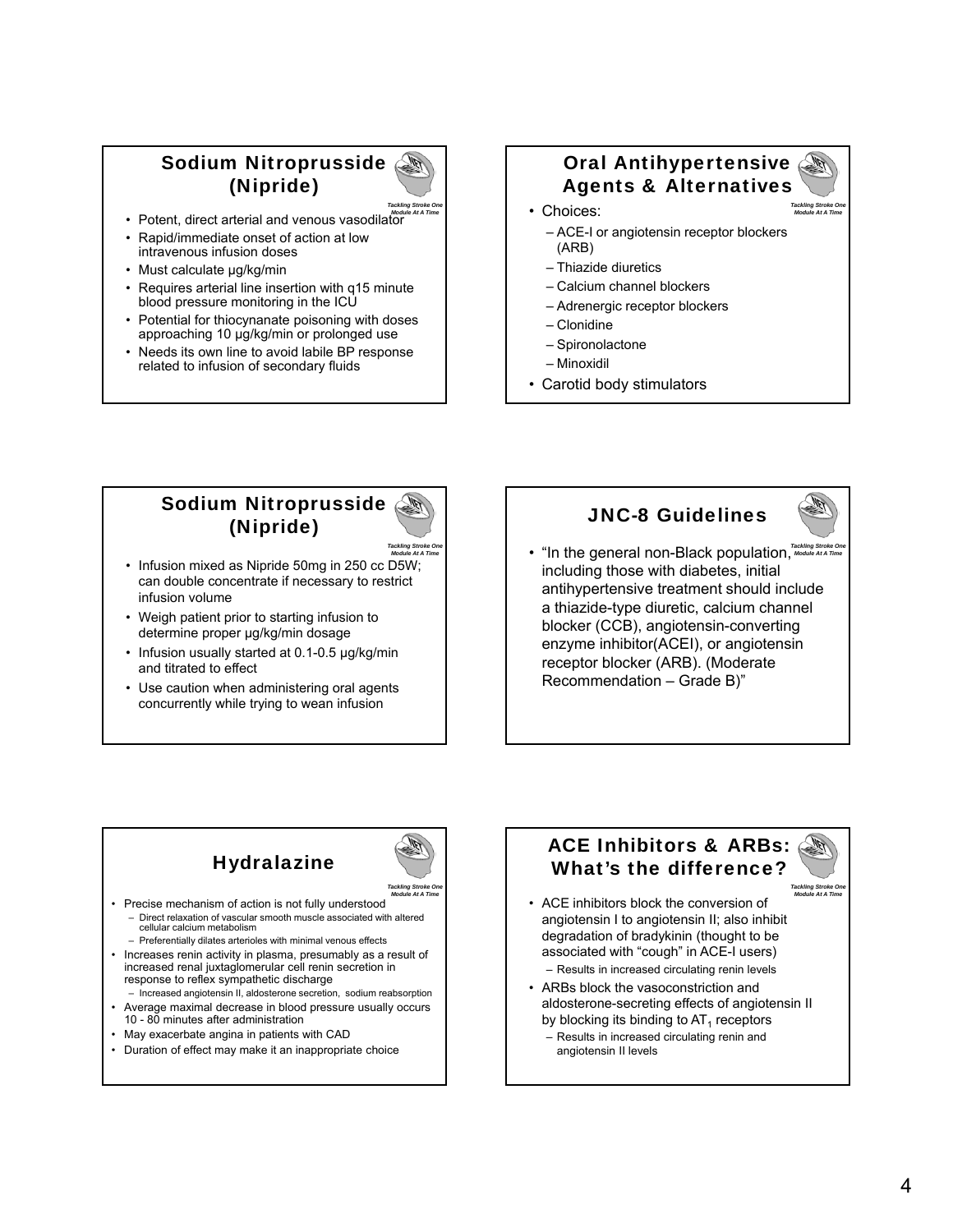

NOTE: Moderate quality of evidence to support use as add-on therapy in CKD to improve renal outcomes







• "In the general Black population, including those with diabetes, initial antihypertensive treatment should include a thiazide-type diuretic and/or CCB. (For general black population: Moderate Recommendation –Grade B; for Black patients with diabetes: Weak Recommendation – Grade C)"



# Thiazide Diuretics



*Tackling Stroke One Module At A Time*

• Pro's:

– Very inexpensive, easily available

• Con's:

#### – In acute management, may predispose to dehydration, especially in patients with risk factors (i.e. tube feeding)

- Dehydration may increase blood viscosity and precipitate decreased blood flow through residual stenoses in acute ischemic stroke; maintain euvolemia
- Recommendation: Probably better in outpatient management or as a secondary treatment arm in acutely ill patients (especially ischemic stroke)